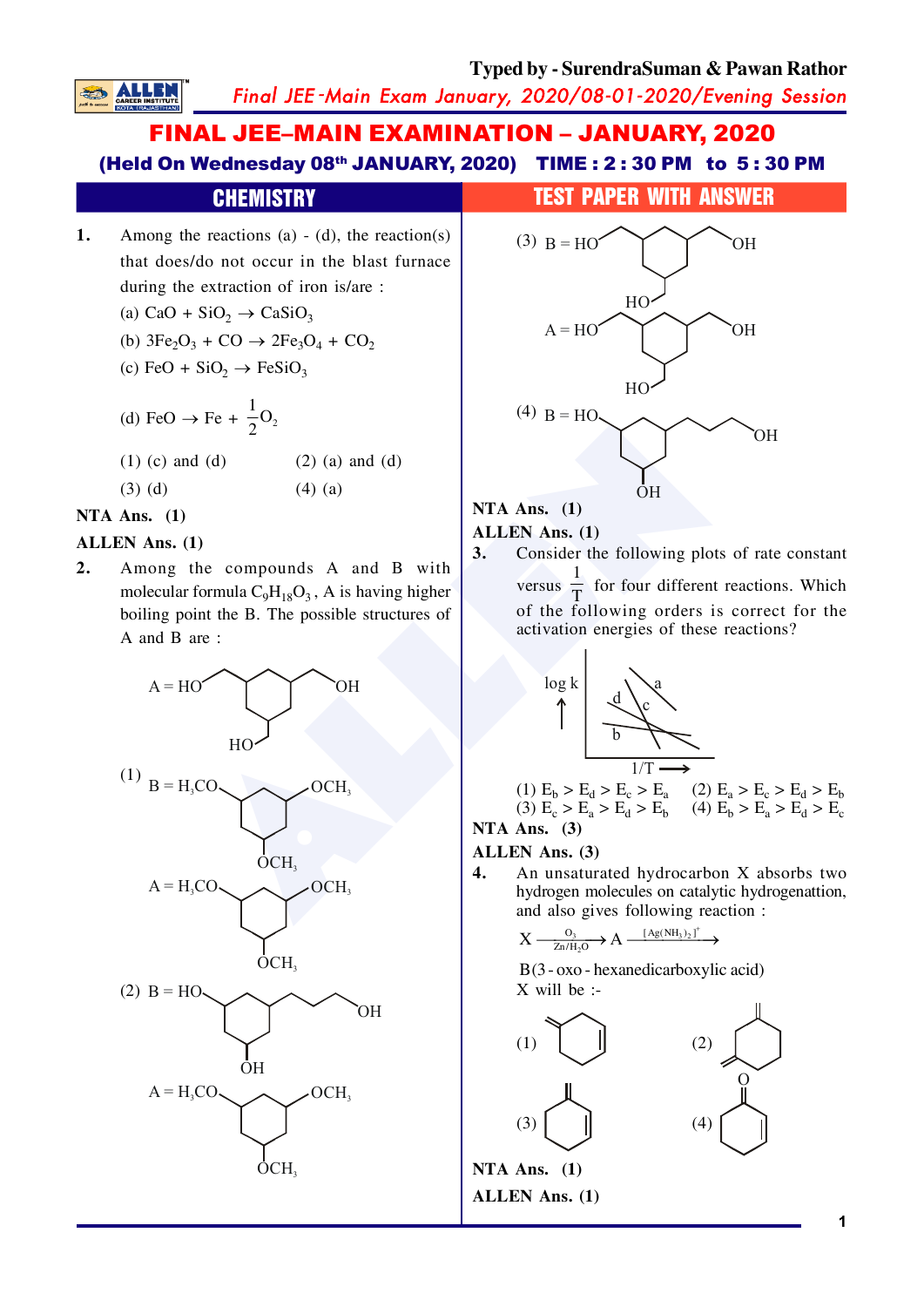# Final JEE-Main Exam January, 2020/08-01-2020/Evening Session



- $5.$ The increasing order of the atomic radii of the following elements is :- $(a)$  C  $(b)$  O  $(c) F$  $(d)$  Cl  $(e)$  Br (1) (b) < (c) < (d) < (a) < (e)  $(2)$  (a) < (b) < (c) < (d) < (e) (3) (d) < (c) < (b) < (a) < (e) (4) (c) < (b) < (a) < (d) < (e) NTA Ans.  $(4)$ **ALLEN Ans. (4)** 6. Kjeldahl's method cannot be used to estimate nitrogen for which of the following compounds? (1)  $C_6H_5NO_2$  $(2)$  C<sub>6</sub>H<sub>5</sub>NH<sub>2</sub> (3) CH<sub>3</sub>CH<sub>2</sub>-C=N (4) NH<sub>2</sub>-C-NH<sub>3</sub> NTA Ans.  $(1)$ **ALLEN Ans.** (1)
- The major product [B] in the following 7. sequence of reactions is :-



8. A metal (A) on heating in nitrogen gas gives compound B. B on treatment with  $H_2O$  gives a colourless gas which when passed through  $CuSO<sub>4</sub>$  solution gives a dark blue-violet coloured solution. A and B respectively, are :

(1) Mg and  $Mg_3N_2$ (2) Na and  $NaNO<sub>3</sub>$ 

(3) Mg and  $Mg(NO<sub>3</sub>)<sub>2</sub>$  (4) Na and  $Na<sub>3</sub>N$ 

# NTA Ans.  $(1)$

# **ALLEN Ans.** (1)

 $9<sub>1</sub>$ Which of the following compounds is likely to show both Frenkel and Schottky defects in its crystalline form?

> $(1)$  AgBr  $(2)$  ZnS  $(3)$  KBr  $(4)$  CsCl

# NTA Ans.  $(1)$

# **ALLEN Ans.** (1)

**10.** For the following Assertion and Reason, the correct option is :

> Assertion : The pH of water increases with increase in temperature.

> Reason: The dissociation of water into H<sup>+</sup> and OH<sup>-</sup> is an exothermic reaction.

- (1) Both assertion and reason are true, but the reason is not the correct explanation for the assertion.
- (2) Both assertion and reason are false.
- (3) Assertion is not true, but reason is true.
- (4) Both assertion and reason are true, and the reason is the correct explanation for the assertion.

# NTA Ans.  $(2)$

# **ALLEN Ans. (2)**

**11.** Arrange the following bonds according to their average bond energies in descending order :  $C-Cl$ ,  $C-Br$ ,  $C-F$ ,  $C-I$ 

- (1)  $C-I > C-Br > C-Cl > C-F$
- $(2)$  C-Br > C-I > C-Cl > C-F
- $(3)$  C-F > C-Cl > C-Br > C-I

$$
(4) C-Cl > C-Br > C-I > C-F
$$

NTA Ans.  $(3)$ 

ALLEN Ans. (3)

Appear in ASAT on 19 Jan. 2020 0744-2757575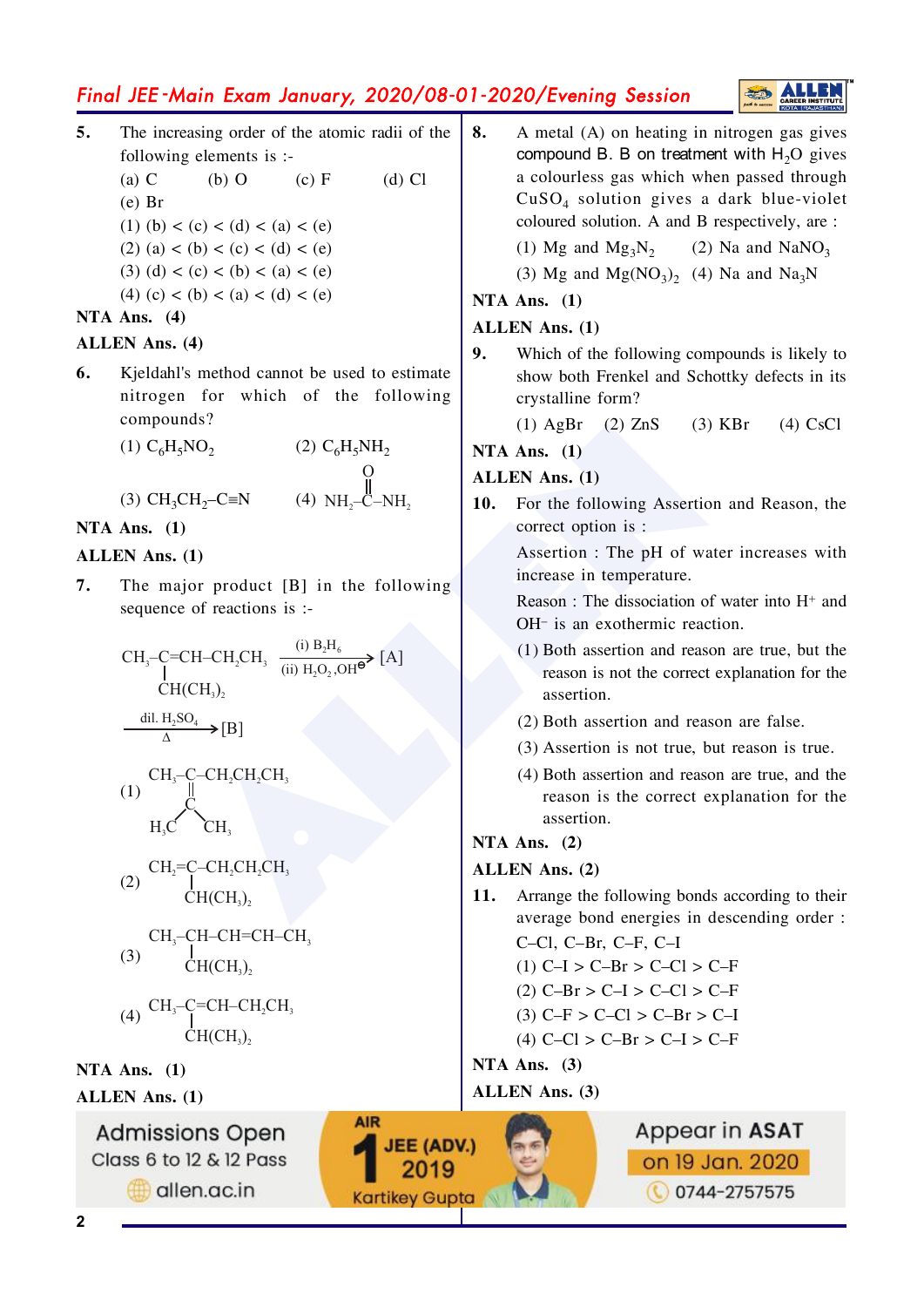# Final JEE-Main Exam January, 2020/08-01-2020/Evening Session

- $12.$ White Phosphorus on reaction with concentrated NaOH solution in an inert atmosphere of  $CO<sub>2</sub>$ gives phosphine and compound  $(X)$ .  $(X)$  on acidification with HCl gives compound (Y). The basicity of compound  $(Y)$  is :
	- $(1)$  4  $(2)$  1
	- $(3) 2$  $(4)$  3

#### NTA Ans.  $(2)$

#### ALLEN Ans. (2)

ALLEN

S

 $13.$ The radius of the second Bohr orbit, in terms of the Bohr radius,  $a_0$ , in Li<sup>2+</sup> is :

(1) 
$$
\frac{4a_0}{9}
$$
 (2)  $\frac{2a_0}{9}$   
(3)  $\frac{2a_0}{3}$  (4)  $\frac{4a_0}{3}$ 

#### NTA Ans.  $(4)$

#### **ALLEN Ans. (4)**

- 14. Among  $(a) (d)$  the complexes that can display geometrical isomerism are :
	- (a)  $[Pt(NH_3)_3Cl]^+$
	- (b)  $[Pt(NH_3)Cl_5]$ <sup>-</sup>
	- (c)  $[Pt(NH_3)_2Cl(NO_2)]$
	- (d)  $[Pt(NH_3)_4ClBr]^{2+}$
	- $(1)$   $(d)$  and  $(a)$  $(2)$  (a) and (b)
	- $(3)$  (b) and (c)  $(4)$  (c) and (d)

# NTA Ans.  $(4)$

#### **ALLEN Ans.** (4)

- $15.$ Two monomers in maltose are :
	- (1)  $\alpha$ -D-glucose and  $\beta$ -D-glucose
	- (2)  $\alpha$ -D-glucose and  $\alpha$ -D-Fructose
	- (3)  $\alpha$ -D-glucose and  $\alpha$ -D-glucose
	- (4)  $\alpha$ -D-glucose and  $\alpha$ -D-galactose

#### NTA Ans.  $(3)$

**ALLEN Ans. (3)** 



dlen.ac.in

**AIR JEE** (Main) 2019 **Kevin Martin** 

16. The major product in the following reaction is:



#### $NTA$  Ans. (2)

#### **ALLEN** Ans. (2)

 $17.$ Hydrogen has three isotopes  $(A)$ ,  $(B)$  and  $(C)$ . If the number of neutron(s) in  $(A)$ ,  $(B)$  and  $(C)$ respectively, are  $(x)$ ,  $(y)$  and  $(z)$ , the sum of  $(x)$ ,  $(y)$  an  $(z)$  is :

> $(1)$  4  $(4)$  1  $(2)$  3  $(3)$  2

NTA Ans.  $(2)$ 

# ALLEN Ans. (2)

- 18. Preparation of Bakelite proceeds via reactions.
	- (1) Condensation and elimination
	- (2) Electrophilic addition and dehydration
	- (3) Electrophilic substitution and dehydration
	- (4) Nucleophilic addition and dehydration

NTA Ans.  $(3)$ **ALLEN Ans. (3)**